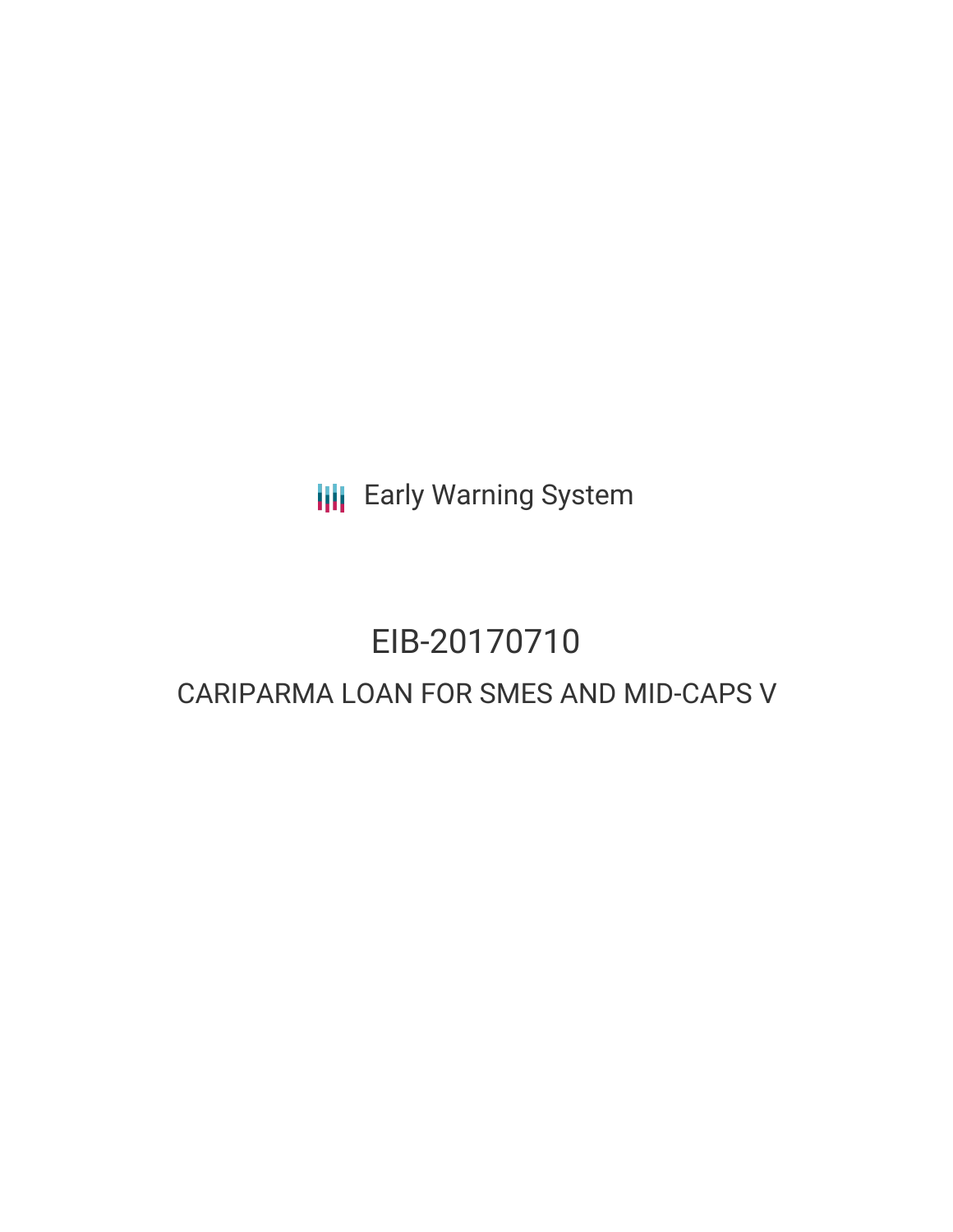

## **Quick Facts**

| <b>Countries</b>                         | Italy                                                                                                |
|------------------------------------------|------------------------------------------------------------------------------------------------------|
| <b>Financial Institutions</b>            | European Investment Bank (EIB)                                                                       |
| <b>Status</b>                            | Proposed                                                                                             |
| <b>Bank Risk Rating</b>                  |                                                                                                      |
| <b>Borrower</b>                          | CREDIT AGRICOLE CARIPARMA SPA, CREDIT AGRICOLE FRIULADRIA SPA, CREDIT AGRICOLE LEASING ITALIA SRL, C |
| <b>Sectors</b>                           | Agriculture and Forestry, Finance, Industry and Trade                                                |
| <b>Investment Type(s)</b>                | Loan                                                                                                 |
| Investment Amount (USD) \$117.33 million |                                                                                                      |
|                                          |                                                                                                      |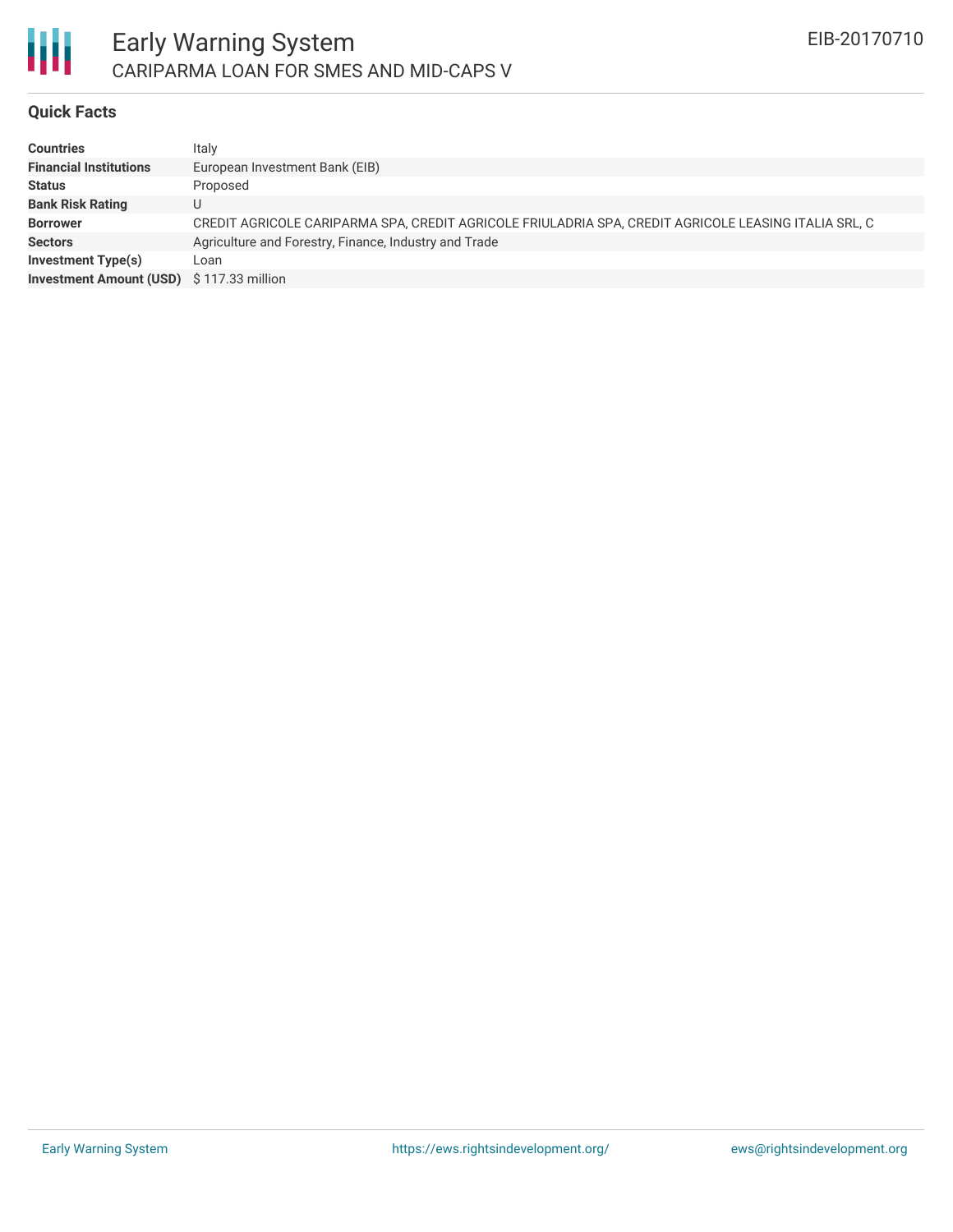

## **Project Description**

This project finances investments made by small and medium-sized enterprises (SMEs) in the industry, services, agriculture, and tourism sectors. At least 70% of the total amount will be used for SMEs, and up to 30% used for mid-caps.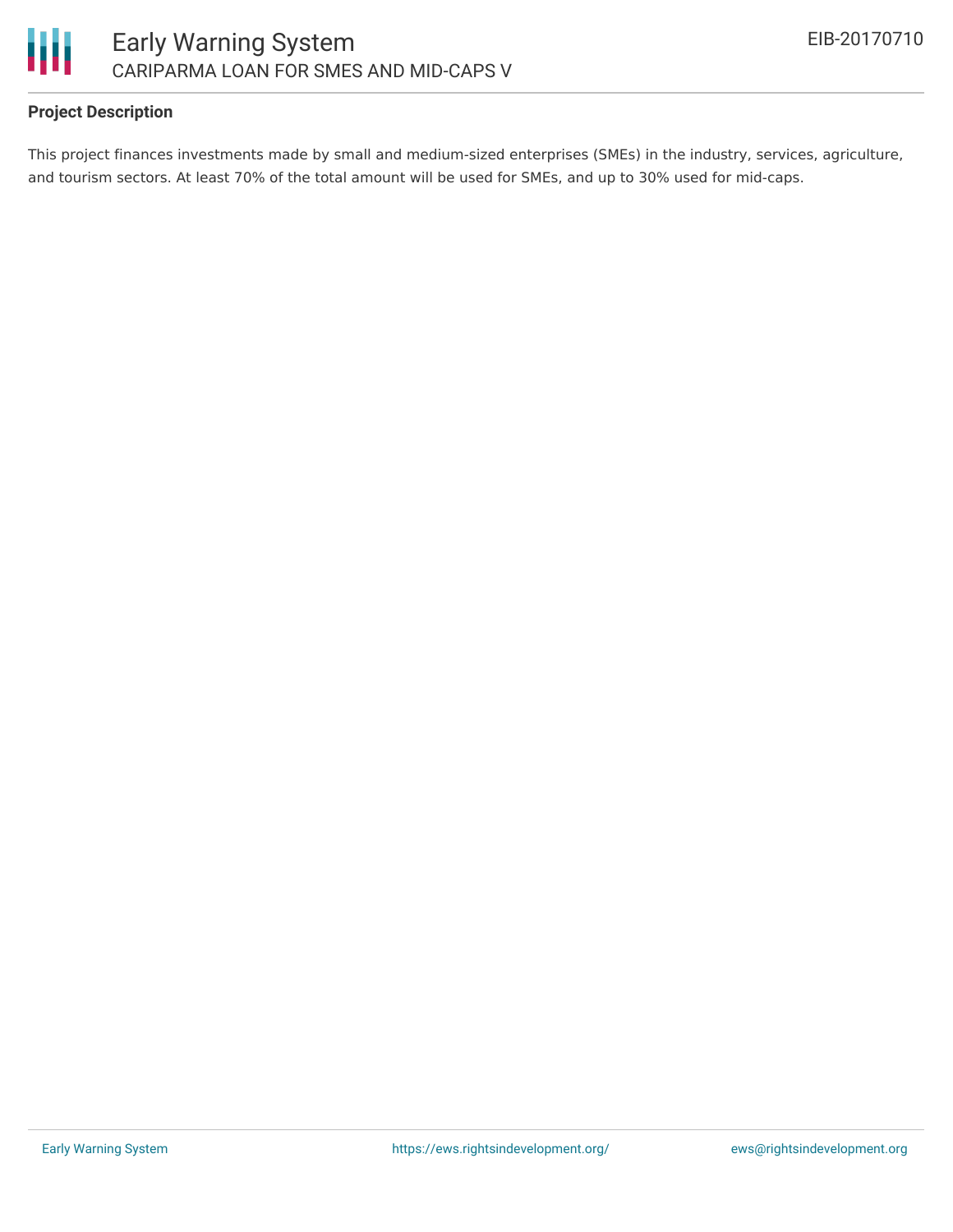

#### **Investment Description**

European Investment Bank (EIB)